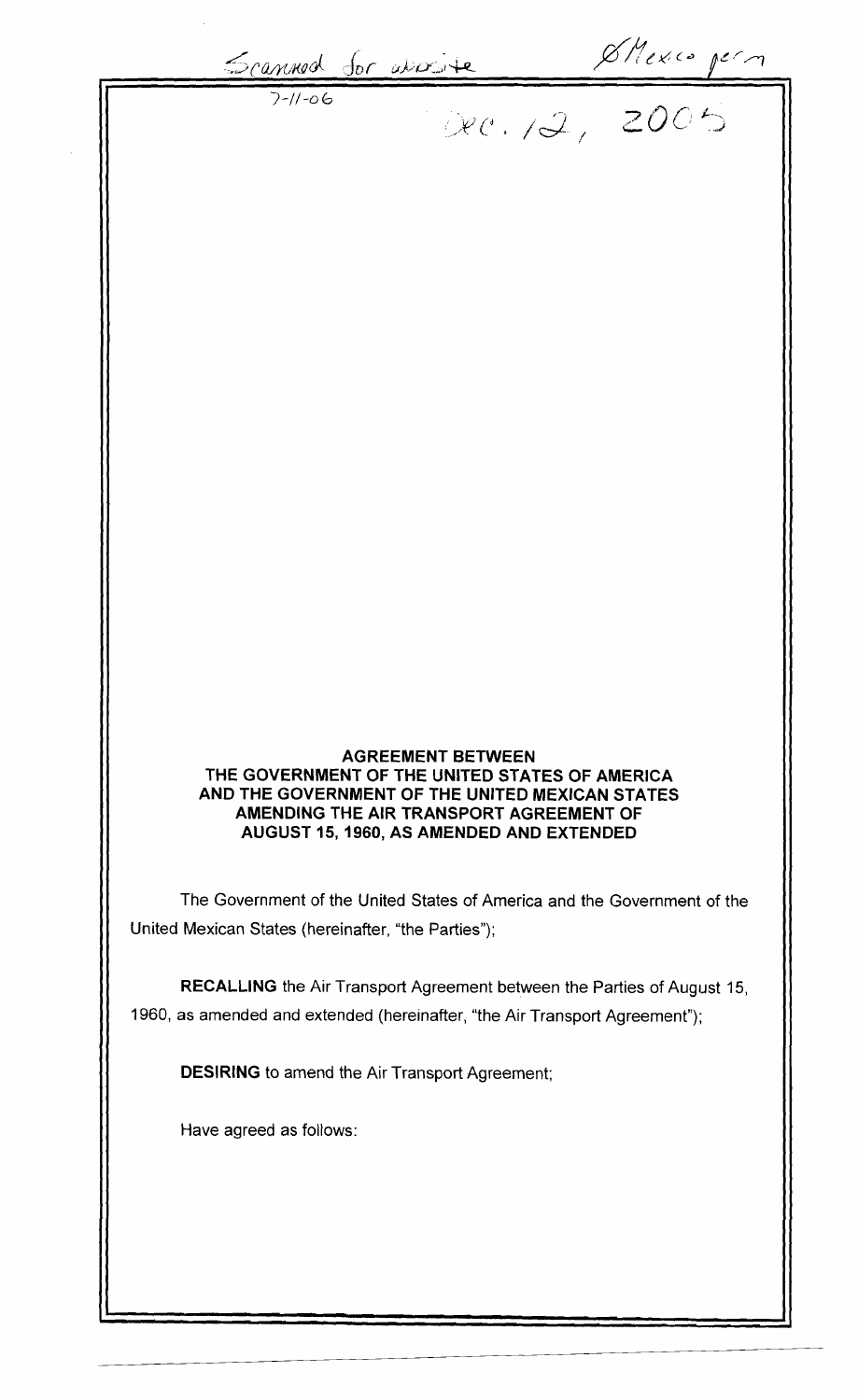## **ARTICLE 1**

The Annexes to the Air Transport Agreement shall be deleted and replaced by the following:

### **ANNEX I: SCHEDULED SERVICES**

A. Route Schedule: Combination Service (Persons, Cargo and/or Mail)

1. The airline or airlines designated by the Government of the United States of America shall be entitled to operate air services on each of the air routes specified, in both directions, and to make scheduled stops in Mexico at the points specified in this paragraph:

- a. From a point or points in the United States to a point or points in Mexico.<sup>1</sup>
- b. From Dallas/Fort Worth and San Antonio to Mexico City, Toluca and Acapulco, and beyond to points in Panama and beyond.
- c. From New York, Washington, Baltimore, Los Angeles and Houston to Mexico City and Toluca, and beyond to a point or points in Central and/or South America.
- 2. The airline or airlines designated by the Government of the United Mexican States shall be entitled to operate air services on each of the air routes specified, in both directions, and to make scheduled stops in the United States at the points specified in this paragraph:
	- a. From a point or points in Mexico to a point or points in the United States.<sup>1</sup>
	- b. From Acapulco, Hermosillo, Mexico City, Toluca, Monterrey, Oaxaca, Puerto Escondido, Tampico, Veracruz, Villahermosa, and Zihuatanejo to Chicago, Kansas City, Minneapolis/St. Paul and St. Louis, and beyond to Canada.

<sup>&</sup>lt;sup>1</sup> A list of airports in the United States that have the necessary facilities to accommodate international traffic is published and periodically updated by the Federal Aviation Administration in Aeronautical Information Publication - United States, which has been provided to the Mexican authorities for this purpose. The Government of the United Mexican States has provided a comparable list of airports in Mexico to the Government of the United States, which will be updated periodically.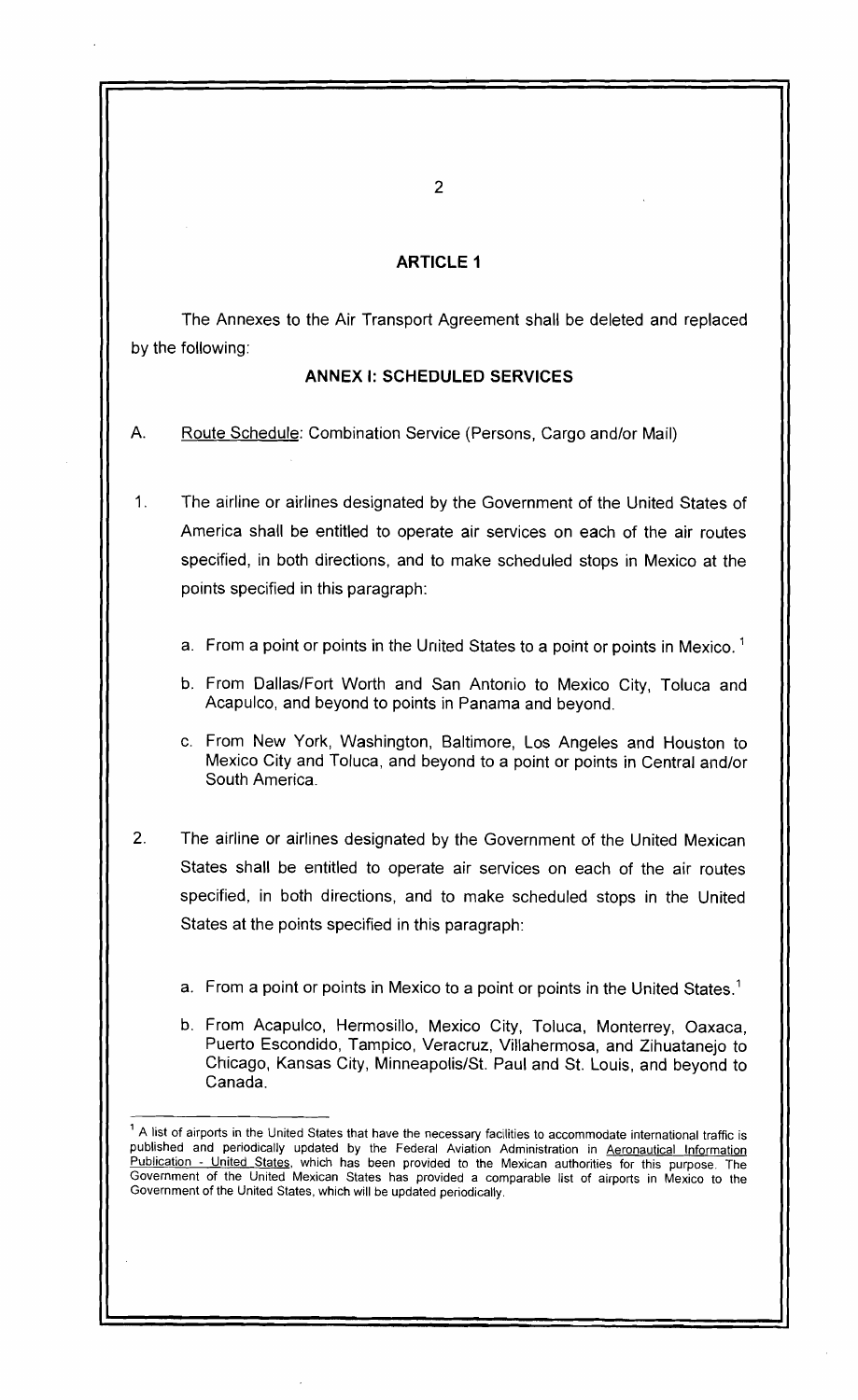c. From Acapulco, Chihuahua, Guadalajara, Guaymas, Hermosillo, Huatulco, La Paz, Loreto, Manzanillo, Mazatlan, Mexico City, Toluca, Monterrey, Puerto Escondido, Puerto Vallarta, San Jose del Cabo, and Zihuatanejo to Cleveland, Detroit, Philadelphia, Washington, and Baltimore, and beyond to Canada. d. From Acapulco, Guadalajara, Huatulco, Loreto, Manzanillo, Mazatlan, Mexico City, Toluca, Monterrey, Puerto Vallarta, San Jose del Cabo, and Zihuatanejo to Boston and New York, and beyond to Europe. e. From Cancun, Cozumel, Guadalajara, Merida, Mexico City, Toluca and Monterrey to Houston and New Orleans, and beyond to Canada and Europe. f. From Guadalajara, Huatulco, Merida, Mexico City, Toluca and Oaxaca to Miami, and beyond. B. Operating Conditions: Combination Service (Persons, Cargo and/or Mail) 1. For all services authorized under Paragraph A, each of the designated airlines is permitted: (a) to omit points on any or all flights, in one or both directions, provided at least one point in the homeland of the airline is served on each flight; (b) to combine points in any order on the authorized routes; (c) to operate fewer flights in one direction than in the other; and (d) to combine different flight numbers within one aircraft operation. 2. Neither Party shall impose unilateral restrictions on an airline or airlines of the other Party with respect to capacity, frequencies or type of aircraft employed in any service authorized in Paragraph A of this Annex. 3. At any time after a Party has designated an airline for service between particular points, that Party may cancel that airline's designation and designate another airline, pursuant to its domestic law and regulations. 4. Except as provided in subparagraph 5 of this paragraph, either of the Parties shall be entitled to designate two alrlines to provide scheduled combination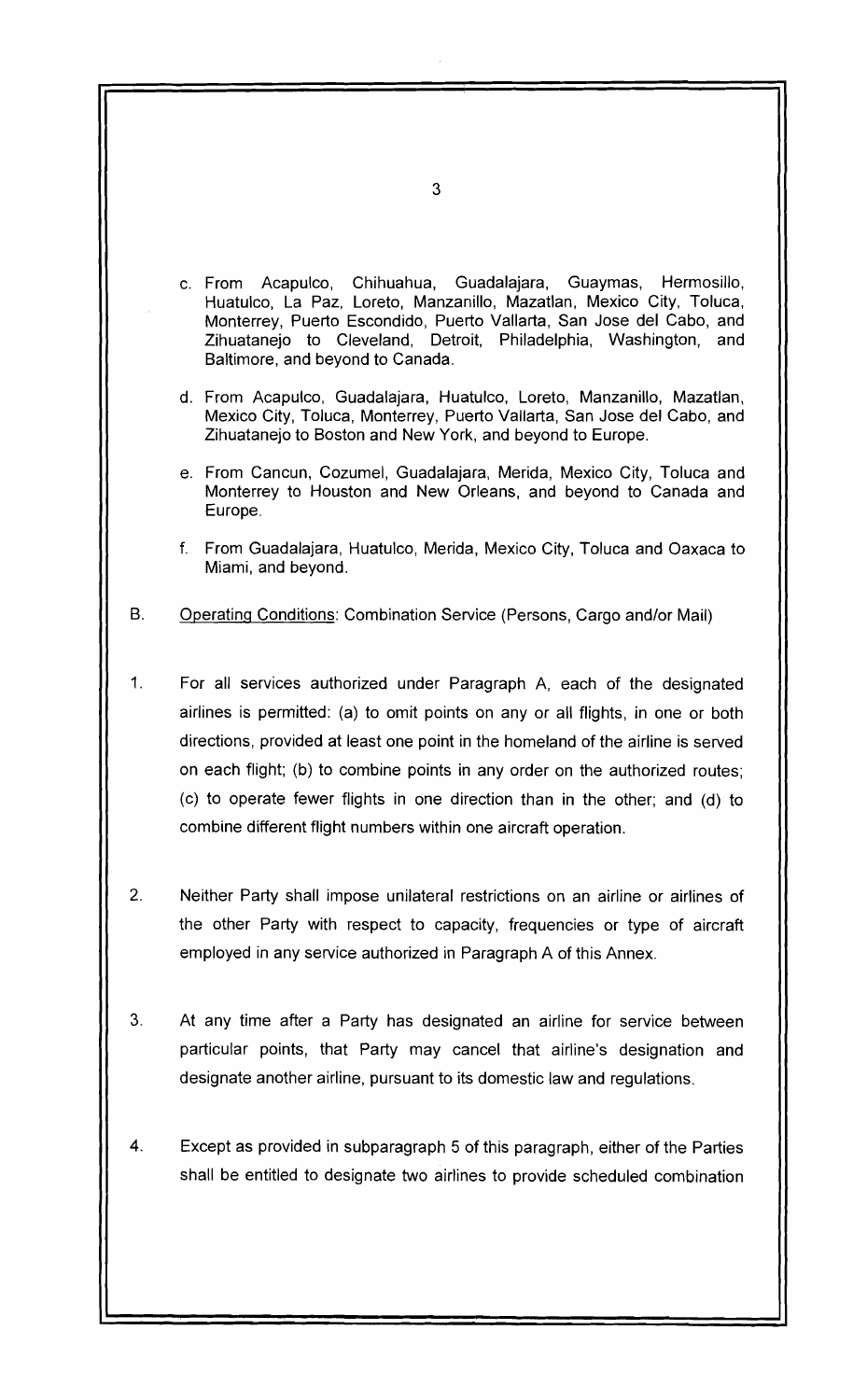services on any city pair between the two territories that may be served under the Agreement. Such designations shall be notified to the other Party in writing.

- 5. Except as provided in sections a and b of this subparagraph, each Party shall be entitled to designate three airlines to provide scheduled combination services between any point or points in the United States and the following points in Mexico: Acapulco, Cancun, Cozumel, Guadalajara, Huatulco, Ixtapa/Zihuatanejo, Loreto, Manzanillo, Mazatlan, Merida, Monterrey, Oaxaca, Puerto Vallarta, and San Jose del Cabo. Such designations shall be notified to the other Party in writing.
	- a. Through October 26, 2007, each Party shall be entitled to designate two airlines to provide scheduled combination services between any point or points in the United States and the following points in Mexico: Guadalajara and Monterrey.
	- b. Effective October 27, 2007, each Party shall be entitled to designate three airlines to provide scheduled combination services between any point or points in the United States and the following points in Mexico: Guadalajara and Monterrey.
- 6. For purposes of designations under this Agreement, Washington, D.C. and Baltimore shall be regarded as separate cities, and Mexico City and Toluca shall be regarded as separate cities.
- 7. Airlines of either Party designated to serve Toluca may hold out, sell and provide services to or from Toluca as combination services to or from Mexico City. This subparagraph shall not be construed to authorize air services not otherwise authorized to or from Benito Juarez International Airport.
- 8. Airlines of either Party designated to serve Baltimore may hold out, sell and provide services to or from Baltimore as combination services to or from Washington. Similarly, airlines of either Party designated to serve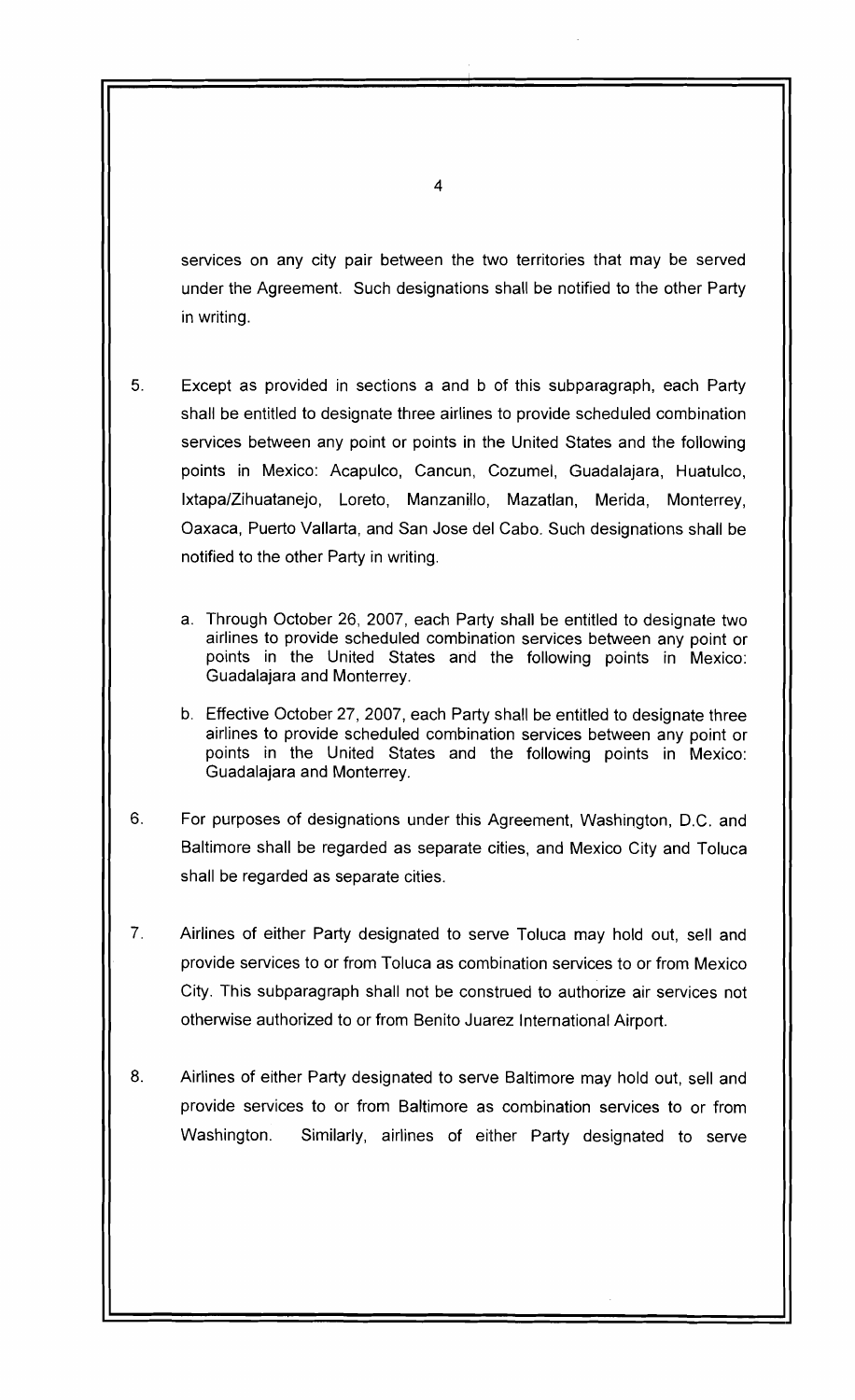Washington may hold out, sell and provide services to or from Washington as combination services to or from Baltimore.

- 9. The designated airlines of each Party may provide air cargo service in conjunction with surface transportation at a single through price for the air and surface transportation combined. Such service may only be provided if arrangements are entered into with operators of intermodal services, authorized in accordance with each country's laws.
- 10. To the extent allowed by its legislation, each Party may choose to give priority consideration to the request(s) of its small aircraft or regional operators for designation between points that have remained unserved for a twelve-month period by the carrier authorized to serve them. Each Party may establish internally its own standards to define what constitutes a small aircraft or regional operator and to determine when such points are unserved.
- 11. A Contracting Party may remove a city-pair segment or segments from any route for which it has not yet designated a carrier and incorporate it into its Route Schedule as a new route, provided no more than one airline is designated over each city-pair segment of each route.
- C. Route Schedule: All-Cargo Service (Cargo and/or Mail)
- 1. The airline or airlines designated by the Government of the United States of America shall be entitled to operate all-cargo air services on each of the air routes specified, in both directions, and to make scheduled stops in Mexico at the points specified in this paragraph: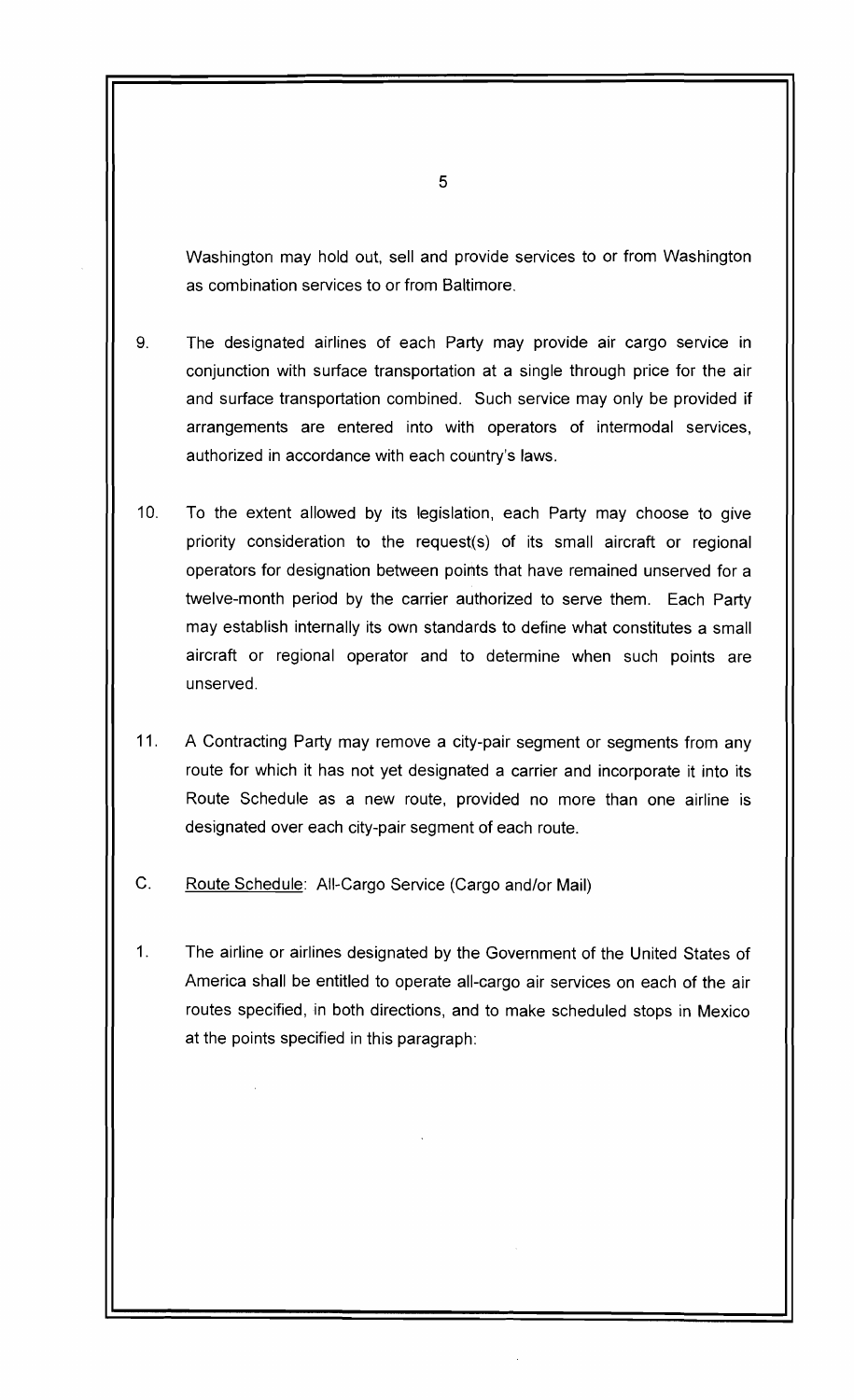From a point or points in the United States to a point or points in Mexico. $<sup>2</sup>$ </sup>

2. The airline or airlines designated by the Government of the United Mexican States shall be entitled to operate all-cargo air services on each of the air routes specified, in both directions, and to make scheduled stops in the United States at the points specified in this paragraph:

From a point or points in Mexico to a point or points in the United States.<sup>2</sup>

- D. Operating Conditions: All-Cargo Service (Cargo and/or Mail)
- 1. Except as provided in sections a and b of this subparagraph and in subparagraph 2 of this Paragraph, each Party shall be entitled to designate three airlines to provide scheduled all cargo services on any city pair between the two territories that may be served under this Agreement. Such designations shall be notified to the other Party in writing.
	- a. Through October 26, 2007, each Party shall be entitled to designate two airlines to provide scheduled all-cargo services between any point or points in the United States and the following points in Mexico: Guadalajara and Monterrey.
	- b. Effective October 27, 2007, each Party shall be entitled to designate three airlines to provide scheduled all-cargo services between any point or points in the United States and the following points in Mexico: Guadalajara and Monterrey.
- 2. Each Party shall be entitled to designate five airlines to provide service on its routes involving Mexico City (Benito Juarez International Airport), provided

<sup>&</sup>lt;sup>2</sup> A list of airports in the United States that have the necessary facilities to accommodate international traffic is published and periodically updated by the Federal Aviation Administration in Aeronautical Information Publication - United States, which has been provided to the Mexican authorities for this purpose. The Government of the United Mexican States has provided a comparable list of airports in Mexico to the Government of the United States, which will be updated periodically.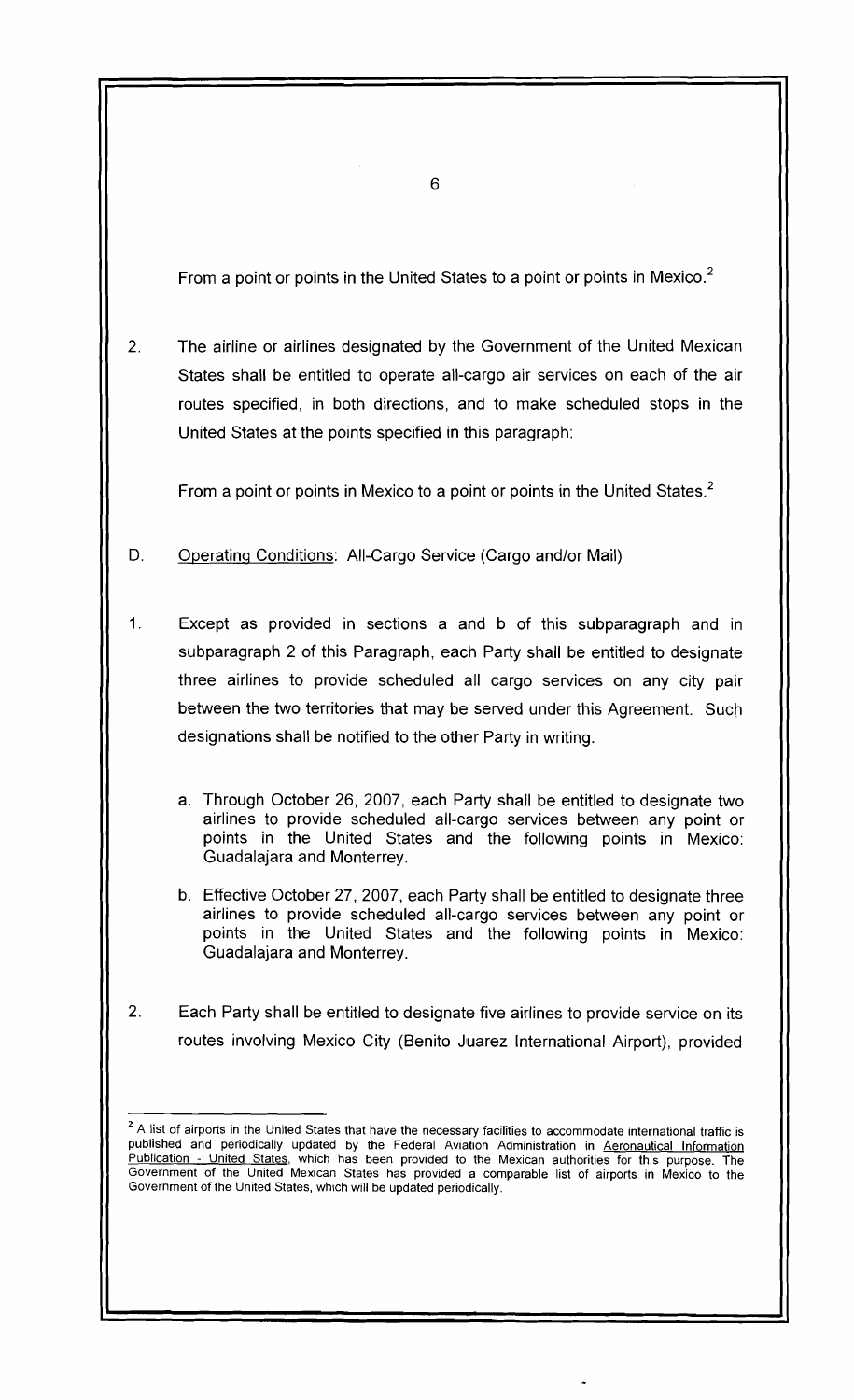that each Party designate no more than one carrier for any city-pair segment; except that:

- a. Each Party shall be entitled to designate two carriers with respect to routes between Mexico City (Benito Juarez International Airport) and the following cities: Chicaqo, Dalias/Ft. Worth, Dayton, Houston, Laredo, Miami, New York, and San Francisco; and
- b. Each Party shall be entitled to designate three carriers with respect to routes between Mexico City (Benito Juarez International Airport) and Los Angeles.
- 3. For all services set forth in Paragraph C of this Annex, each of the designated airlines is permitted: (a) to omit points on any or all flights, in one or both directions, provided at least one point in the homeland of the airline is served on each flight; (b) to combine points in any order on the authorized routes; (c) to operate fewer flights in one direction than the other; and (d) to combine different flight numbers within one aircraft operation.
- 4. Neither Party shall impose unilateral restrictions on any airline or airlines of the other Party with respect to capacity, frequencies or type of aircraft employed in any service authorized in Paragraph C of this Annex.
- 5. At any time after a Party has designated an airline for service between particular points, that Party may cancel that airline's designation and designate another airline, pursuant to its domestic law and regulations.
- 6. The right of a designated airline of one Party to serve a city pair or pairs, to operate its services from one or more points or to serve one or more points in the territory of the other Party does not constitute cabotage or confer the right to engage in cabotage.
- 7. The aeronautical authorities of a Party will allow an airline or airlines designated by the other Party to serve points beyond its territory without the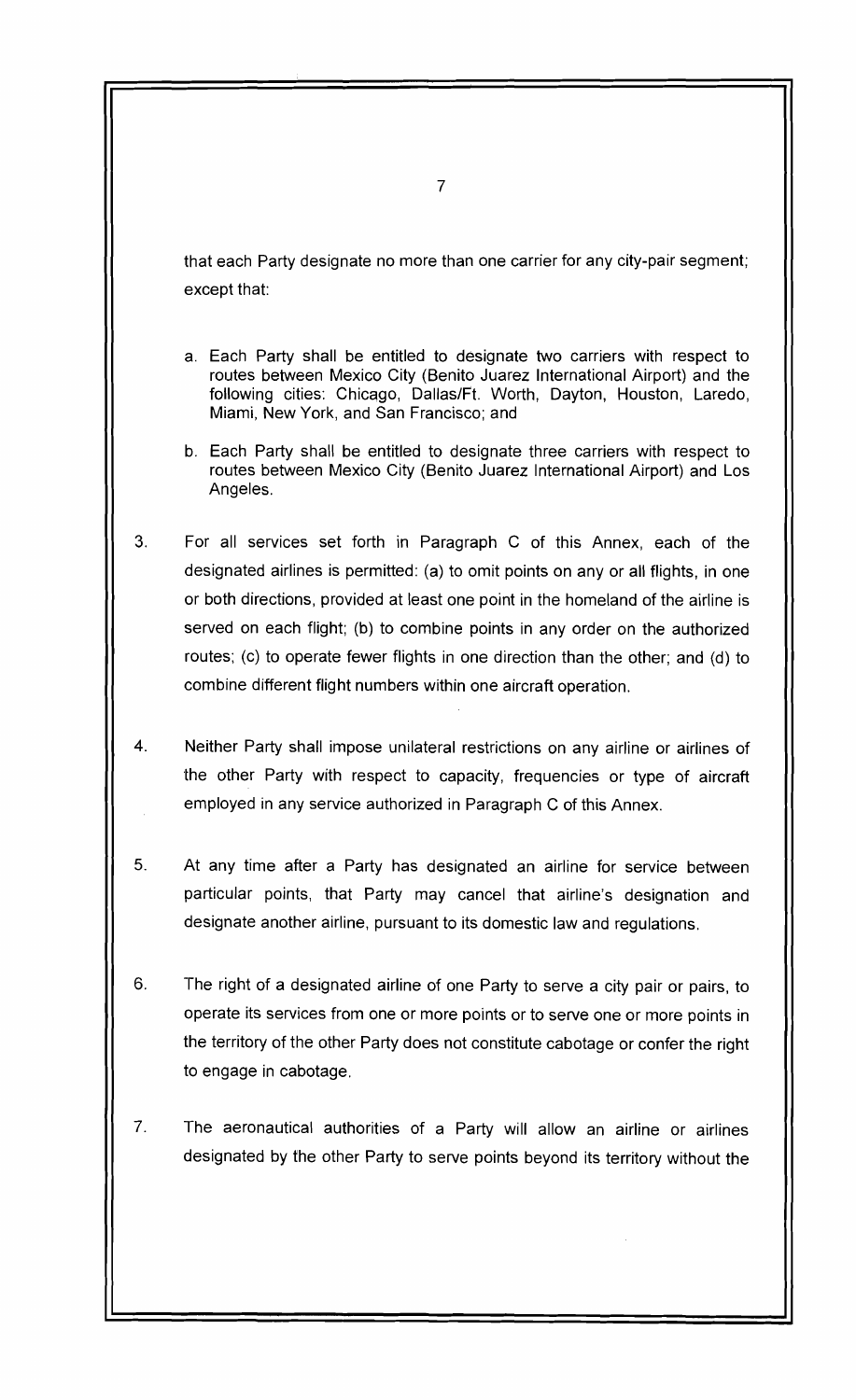right to pick up or discharge cargo from or to that Party's territory and to or from the beyond point or points.

- 8. Airlines designated in accordance with Paragraph C of this Annex shall be subject to the laws and regulations of each Party that relate to the transportation of cargo.
- 9. The designated airlines of each Party may provide air cargo service in conjunction with surface transportation at a single through price for the air and surface transportation combined. Such service may only be provided if arrangements are entered into with operators of intermodal services, authorized in accordance with each country's laws.
- 10. For purposes of designations under this Agreement, Washington, D.C. and Baltimore shall be regarded as separate cities, and Mexico City and Toluca shall be regarded as separate cities.
- 11. Airlines of either Party designated to serve Baltimore may hold out, sell and provide services to Baltimore as cargo services to Washington. Similarly, airlines of either Party designated to serve Washington may hold out, sell and provide services to Washington as cargo services to Baltimore.
- 12. Airlines of either Party designated to serve Toluca, Puebla, or Queretaro may hold out, sell and provide services to these cities as cargo services to Mexico City. This subparagraph shall not be construed to authorize air services not otherwise authorized to or from Benito Juarez International Airport.

# **ANNEX II: CHARTER SERVICES**

1. Scheduled and charter airlines may operate charter flights (including combination and all cargo services) between the territories of the Parties upon completion of the following requirements: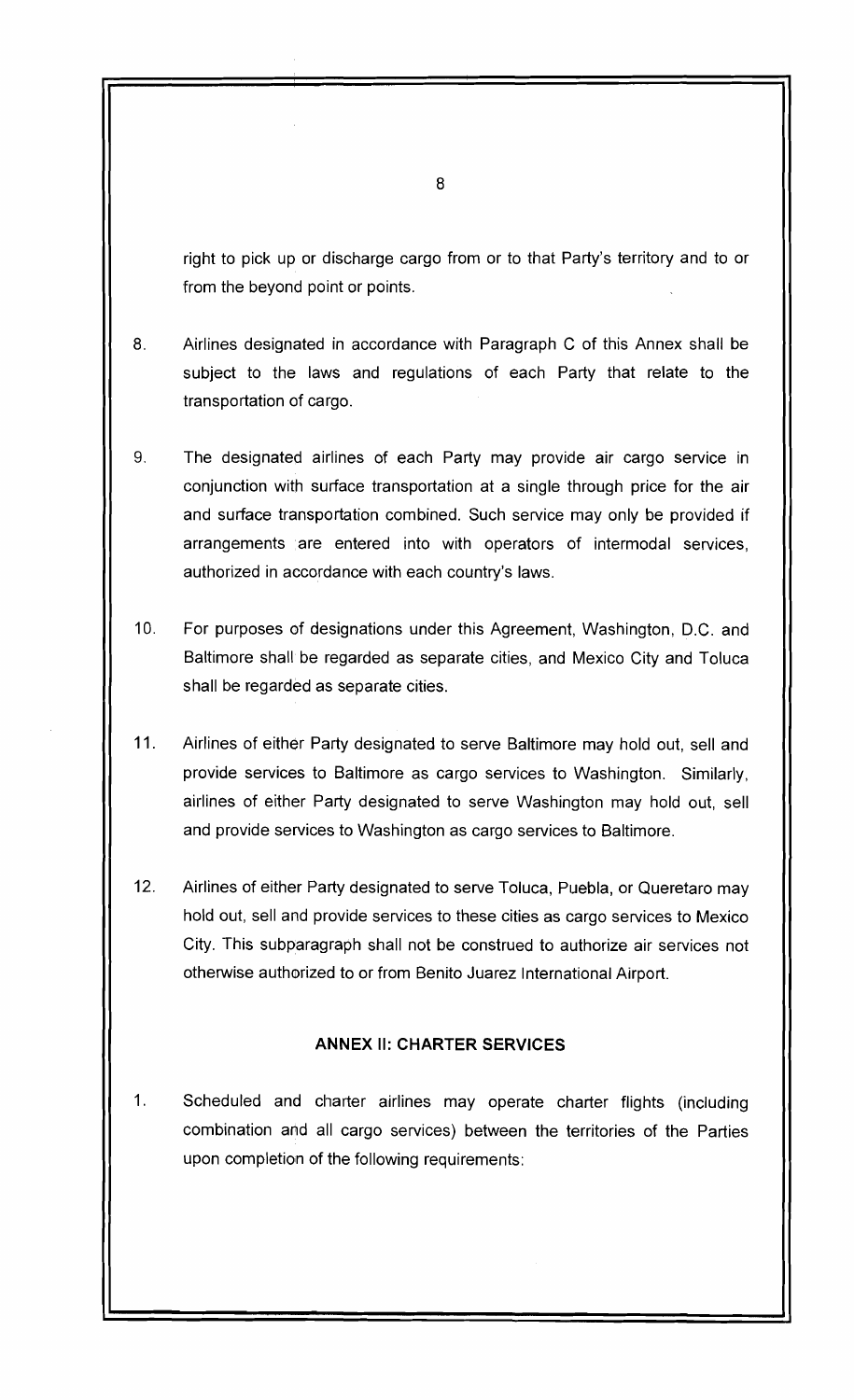a. An interested carrier must apply for registration as a charter air carrier, and must have permission from its government to perform charter air transportation.

b. Scheduled airlines designated under this Agreement are exempt from the foregoing requirement, and may also operate charter services.

- c. In the case of individual charter flights and charter flight programs or series of flights, each Party's airlines that are in possession of the appropriate permits issued by the Government of Mexico and the Government of the United States, that have all of their documents in order, and that have complied with all of the established requirements, may perform charter flights of passengers or of cargo between both territories, presenting a flight notification form: (1) at least 24 hours in advance of an individual charter or in advance of the first flight in a charter flight program or series of flights involving fewer than ten flights; or (2) at least five working days in advance of the first flight in a charter flight program or series of flights involving ten or more flights. Notifications may be submitted within a shorter period of time at the discretion of the receiving Party. Each Party shall make its best efforts to facilitate the authorization of a charter flight program or series of flights for which notice was not timely filed.
- d. The applications for charter operations must comply with the provisions of Article 11 of the Agreement and the September 23, 1988 exchange of letters on reduced air fares. However, neither Party shall require the notification or filing by airlines of the other Party of prices charged by charterers to the public.
- e. If requested, charter operators shall present to the tariff authorities of the country of destination the corresponding tariffs, for government use.
- 2. Except as provided in subparagraph c of paragraph 1, all requests shall be attended to immediately and, if properly filed, will be approved in a period no longer than fifteen (15) working days, in conformity with the official calendar of each Party, after the date of receipt. Applications filed five and fifteen working days in advance, pursuant to Paragraph 1 (c) above, shall be approved, respectively, within three and five working days, in conformity with the official calendar of each Party.